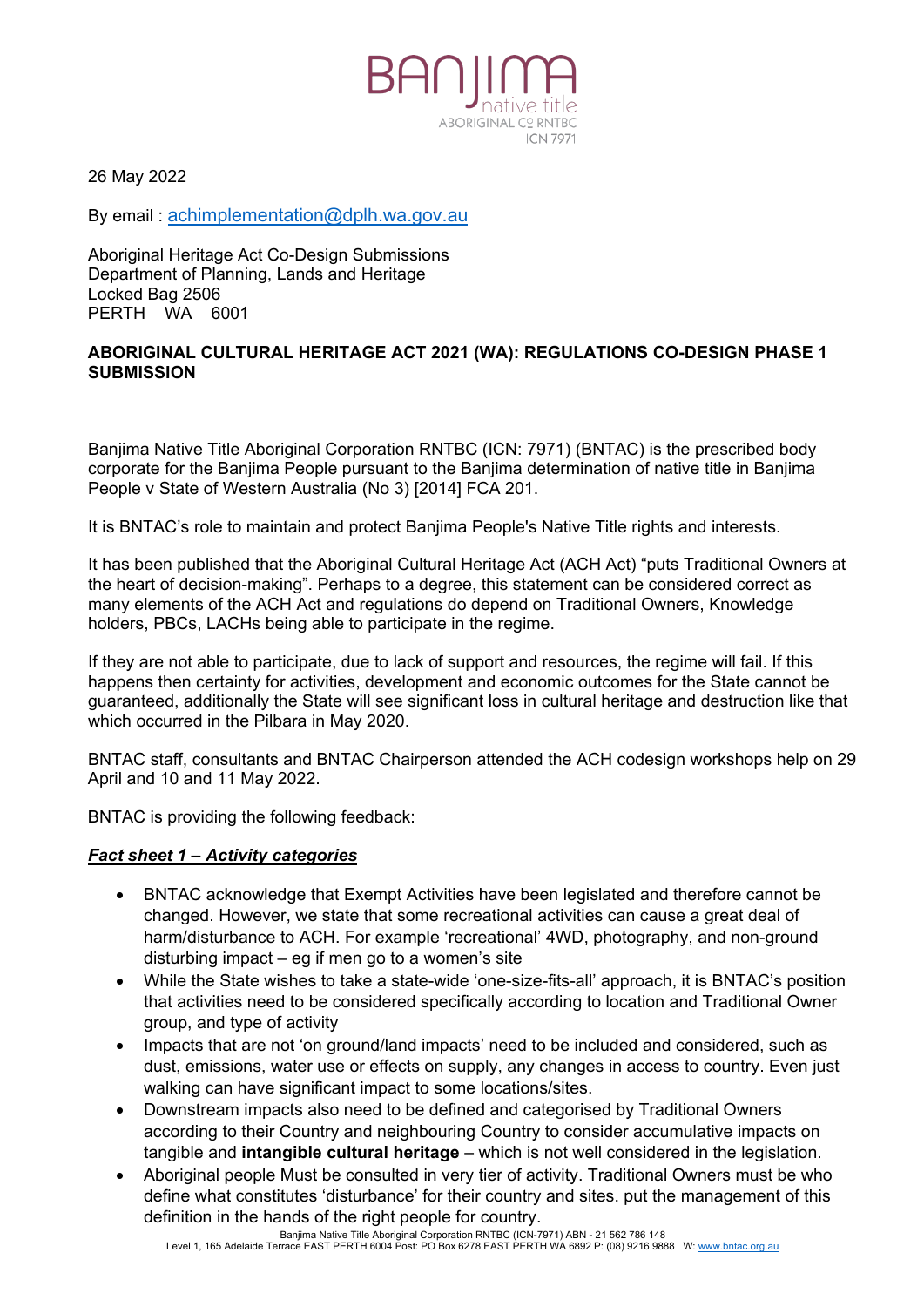

- LACHs must be empowered to determine what tier an activity is in and inform proponents. This engagement can also be incorporated as part of the due diligence process that must be done at every step of a proposed activity.
- A general Process whereby all activities are presented to LACHs could be articulated and available
- LACHs need to know about all activities so impacts can be properly assessed. LACHs can inform what is cleared to happen and where, particularly for exempt activities.
- BNTAC has concern with the following:

*Although a due diligence assessment is not required in relation to an exempt activity [s103], proponents are required to make an assessment about whether the area where it is intended that the exempt activity be carried out includes any area that is part of a protected area*. *A proponent may request the CEO of the Department of Planning, Lands and Heritage to provide a letter of advice to confirm whether the proposed activity is an exempt activity [s104].*

- BNTAC requests that DPLH staff who will be advising the CEO must consult with the relevant LACHs to define whether an activity is appropriate to be considered as 'exempt'. In doing so this can be part of the DPLH's due diligence process and accountability and satisfy necessary steps in the Management Code.

# *Fact sheet 2 – ACH Management Code*

- Steps in the Management Code must vary depending on size, type and location of activity. And Traditional Owners must be the people to inform if an activity will cause harm to ACH.
- Regional differentiation needs to be considered as per activities what is right for one area is not right for another. Parties must work on the presumption that there will always be ACH present.
- Assessments need to be holistic to include culture, flora, fauna, water, how activities effect an entire landscape and social surroundings / cultural values
- Proponents and the State must fund/resource all steps of the process to ensure proper Traditional Owner participation in negotiation processes.
- 'User pays' must be at a rate above the State's base funding threshold for there to be any chance for LACHs to build to a sustainable functionality. It needs to be noted that 'user requests' will ebb and flow so a consistent resource or funding stream will not be available to LACHs by user payments alone.
- There needs to be clear steps as to how due diligence is measured along with demonstrating proper community engagement. Feedback given must be documented with explanations as to why it wasn't incorporated into plans.
- There must be *Mandatory* consultation triggers for all activities as part of due diligence. Traditional Owners Must be consulted and have direct involvement from the start in all steps.
- LACHs must have sign off/approval authority for due diligence assessments and a right of reply.
- The Code must be the absolute minimum standard.
- The Code must also recognise and support that Traditional Owners have custodial responsibilities to country. It needs to be part of the Management Code that Traditional Owners Must be able to undertake custodial responsibilities.
- Proponents must also have responsibility and accountability to help preserve and rehabilitate country. These responsibilities will contribute to Traditional Owners' cultural responsibilities.
- There are concerns of risk of overloading LACHs if all proponents want to consult and gain clearances at once.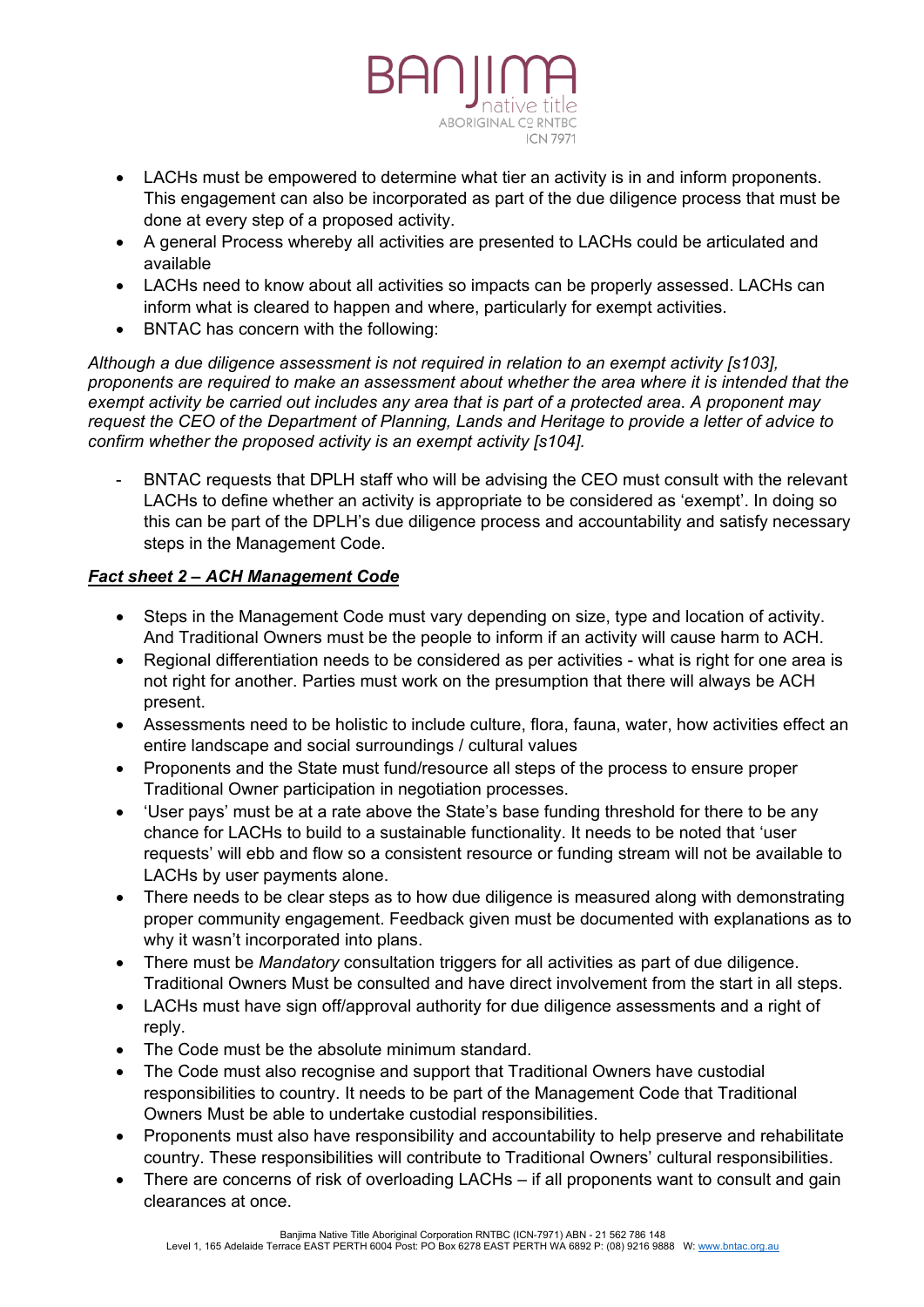

#### *3 – Consultation Guidelines*

- Consultation must be happening early and be ongoing at every due diligence stage, so LACHs and Knowledge Holders can advise the tiers and activities etc.
- Acknowledgement of timeframes the PBCs/LACHs need to meet and their already busy calendars and staff.
- *Guidelines must set a minimum standard for people to follow.*
- Consultation/information taken from TOs must be used and written in to modify plans to demonstrate how information has been incorporated etc. Not just stored as a 'tick the box' that consultation was done, but not listened to or reflected in Plans. Excellent – demonstrate how info was incorporated
- While proof of consultation must be provided via or from the LACHs, proper funding and support Must be provided if they are to shoulder the burden of seeking feedback from knowledge holders for proponents.
- BNTAC supports the suggestion that any Statewide process must be measurable and have KPIs built in as part of due diligence. For example
- Number of people, gender balance, but areas data must be set by LACHs due to variance statewide.
- Evidence that it's undertaken and completed to the satisfaction of all parties.
- Set of obligations on both sides.
- Needs a statutory process of minutes and outcomes, with an agreed outcome.

### *4 – Notifying Knowledge Holders*

- The *Native Title Act 1993 (Cth*) process currently offers the best guidance for the process of engagement knowledge holders. And must a minimum standard. However, not all knowledge holders are native title holders or members of a PBC, broader community consultation and verification may need consideration.
- Knowledge holders must be recognised and respected for their intellectual property and be renumerated for their time and input accordingly.
- Knowledge holders or LACHs must be notified of any activity in area, this is part of due diligence processes, and must also be included in the Management Code and 'defensibility' of undertaken an activity.
- Funding to support a data base to be created and managed by LACHs or other bodies for the process of contacting knowledge holders must be considered but will not necessarily capture all Knowledge holders as some may not want to participate.

### *5- ACH Management Plan Templates*

- Management plan templates need to be specific to each LACH or region. And LACHs must be able to design standard conditions for their area. The State should note that this will require a lot of work requiring funding before the first proponents show up at a LACHs door.
- Any increased workload is going to be almost impossible for Banjima Elders to undertake LACHs need support and time to design the processes to account for the additional demand that will be placed on Elders.
- Traditional Owners must have input into impact statements. Spiritual and non-physical harm must be included – social, enviro, cumulative impacts and potential future values.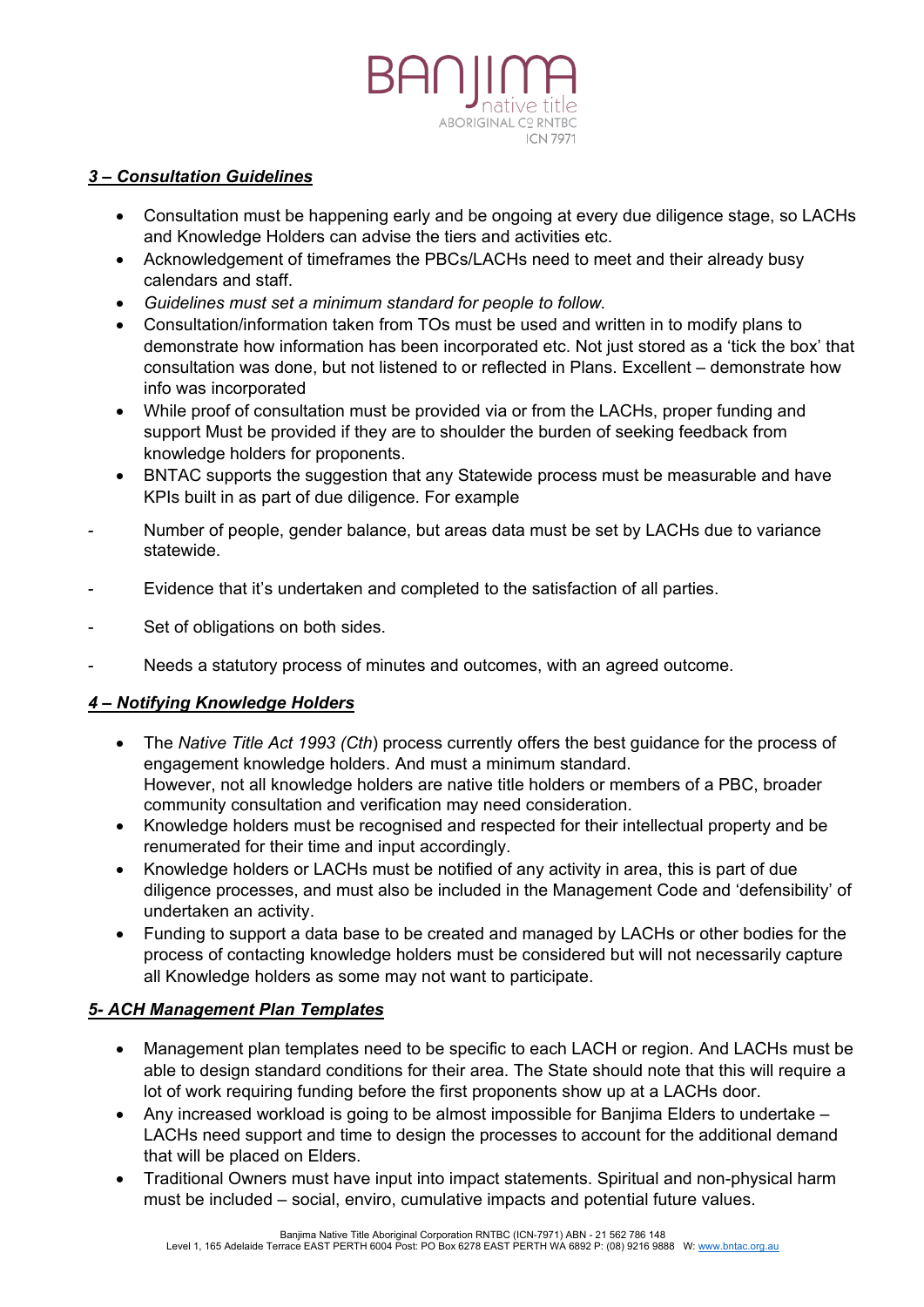

- Templates need to account for variations, or have templates for different activities for example, to cover different stages of a project, not whole of project clearances.
- Contingencies or terms for variations required when additional evidence of ACH is found need to be built in. And included mandatory consultation triggers.
- Consideration must be given to including customary and cultural obligation management plans, or include cultural obligations in the templates, like they should be accounted for in the Management Code.
- Review periods for impact statements and ACHMPs and conditions for unknown heritage need to be considered – this will affect timeframes and fees for hours worked (section 6 and 7).
- Traditional Owners must be involved in the implementation and renumerated for time/resources/knowledge.
- The process needs an accountability mechanism, For example "generational accountability" - so after closure or end of activity the Traditional Owners can still hold proponents accountable, generations later. This needs to be in the template.

## *6 - Time frame guidelines.*

- The regulations for Timelines need to build in contingencies for exceptional circumstances to extend periods of notifications
- Regional and cultural matters need to be considered, along with resourcing of LACHs and commitments of knowledge holders.
- Additional considerations are –
- What decisions/notifications and responses need to be seen by the Board or trustees of PBCs (LACHs)?
- Timelines account for cultural time sorry and lore business, seasons, wet season, work, family, health, travel, other proponents to manage.
- What happens when a permit isn't granted? What is the process and timelines?
- Clarification is needed on "Agreeing on terms of an ACHMP". Does this mean agreeing on final ACHMP or just agreeing to negotiate scope of a plan?
- Clarification is needed on the timelines for when the clock starts ticking for time to respond to a notification, for example is it from when a proponent sends it, or is it from when a LACHs or knowledge holder provides notification they have received the request?
- Guidelines need to be very clear that ACHMP comes After assessments.

# *7. LACHs Fees –*

- A clear definition of what capacity a LACH needs to operate under the Act, is required.
- The State Must provide more than 'seed funding' for LACHs to participate to ensure this Act can function for all parties. The State must not be expecting LACHs to do its work for them for free.
- The impact of the demand that Tier one activities, requiring permits, must be discussed and a funding solution provided to support LACHs participating and becoming sustainable in the regime.
- The State should charge a standard fee to the proponent on lodgement of a permit. When the permit is then sent to the LACHS for comment, that communication should be accompanied with a part of the fee from the proponent to cover the LACHS costs for undertaking their own due diligence on the activity(s) that are applied for in the permit.
- Statutory fees may be able to be set but must be allowed a variation for knowledge holders, families represented etc to enable the correct people to be engaged.
- Fees for the regulation process, may require community meetings to pass approvals and consultation etc.